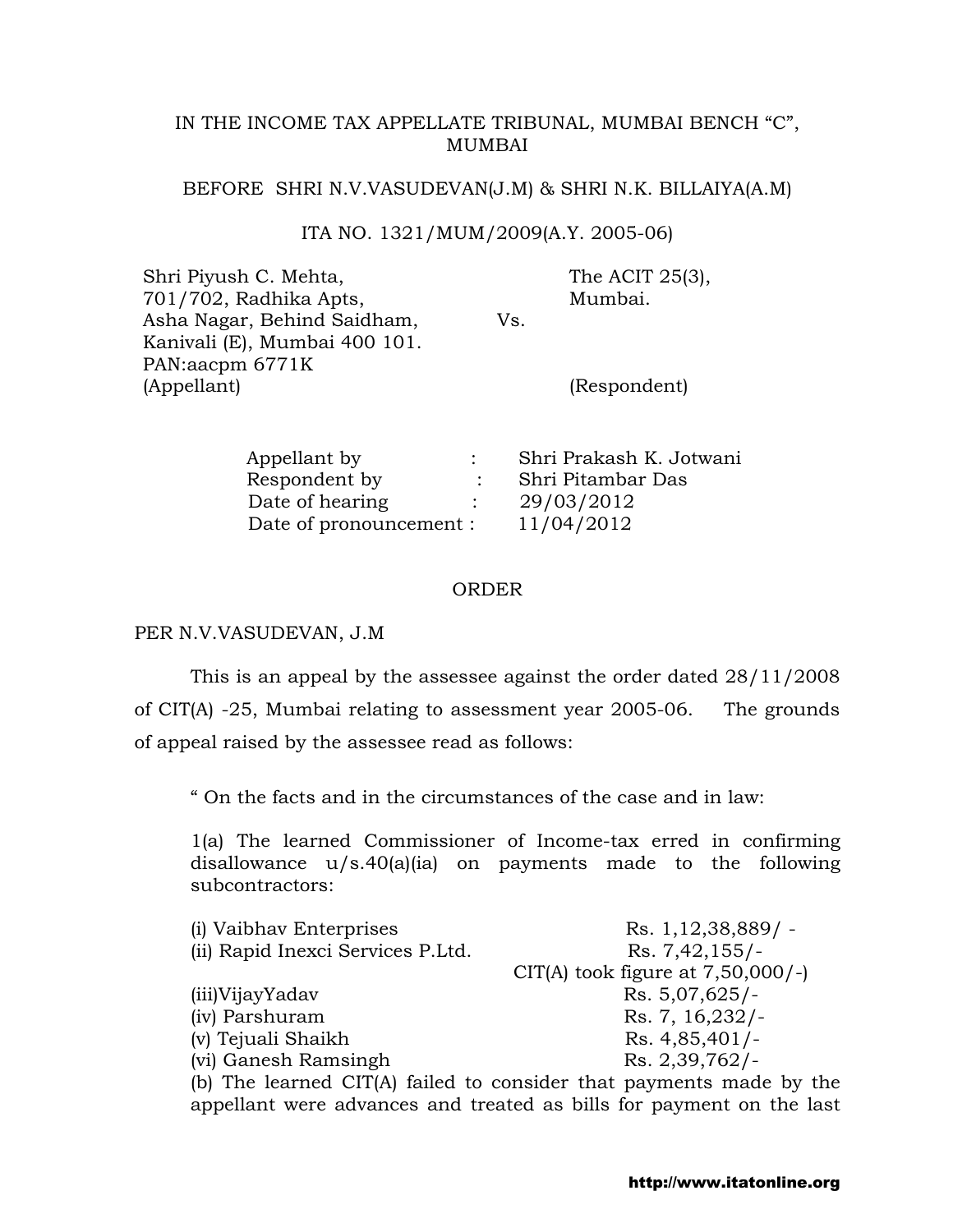day of the accounting year, when tax deduction has taken place and thus there was no violation of provisions of sec. 194C.

(c) The learned CIT(A) failed to consider the amended provisions of sec.40(a)(ia) w.e.f. from 1.4.2005 which held that if tax deducted has been paid before the due date of return u/s. 139(1), no disallowance can be made.

4. The appellant craves leave to add, amend, alter or cancel any Ground or Grounds before or at the time of hearing of the appeal.

2. The assessee is an individual engaged in the business of building repairs, labour & construction works contracts as Prop. "Constructive Concrete Constructions". In the course of assessment proceedings for AY 05-06, the AO on going through the details filed noticed that the assessee has not paid the TDS deducted on the labour charges/ advances paid to M/s Vaibhav Enterprises within the time stipulated u/s 200(1). The assesses had made payments / advances to Vaibhav Enterprises throughout the year but has deposited the TDS only on 31.5.05 i.e., beyond the stipulated time. The assessee submitted that Vaibhav enterprises was working as a liaison partner cum subcontractor for the assessee for his construction project of Bhopal. The amounts were sent on account to M/s Vaibhv for organizing work and payment to small contractors at Bhopal because of their local contacts. It was also submitted that the assessee was residing at Mumbai & was executing a project at Mumbai. Hence having a liaison partner at Bhopal was to his advantage. Since the final bill was submitted by M/s Vaibhav Enterprises in May 2005, the amounts sent to them were shown as loans and advances.

3. The AO however concluded that the assessee has paid amounts to the ato M/S.Vaibhav Enterprises for organizing work and payments for execution of its contract to M/s. Vaibhav enterprises who is subcontractor of the assessee. He held that in terms of provisions of sec. 200(1) the assessee was required to deduct TDS from the advances / payments made on account on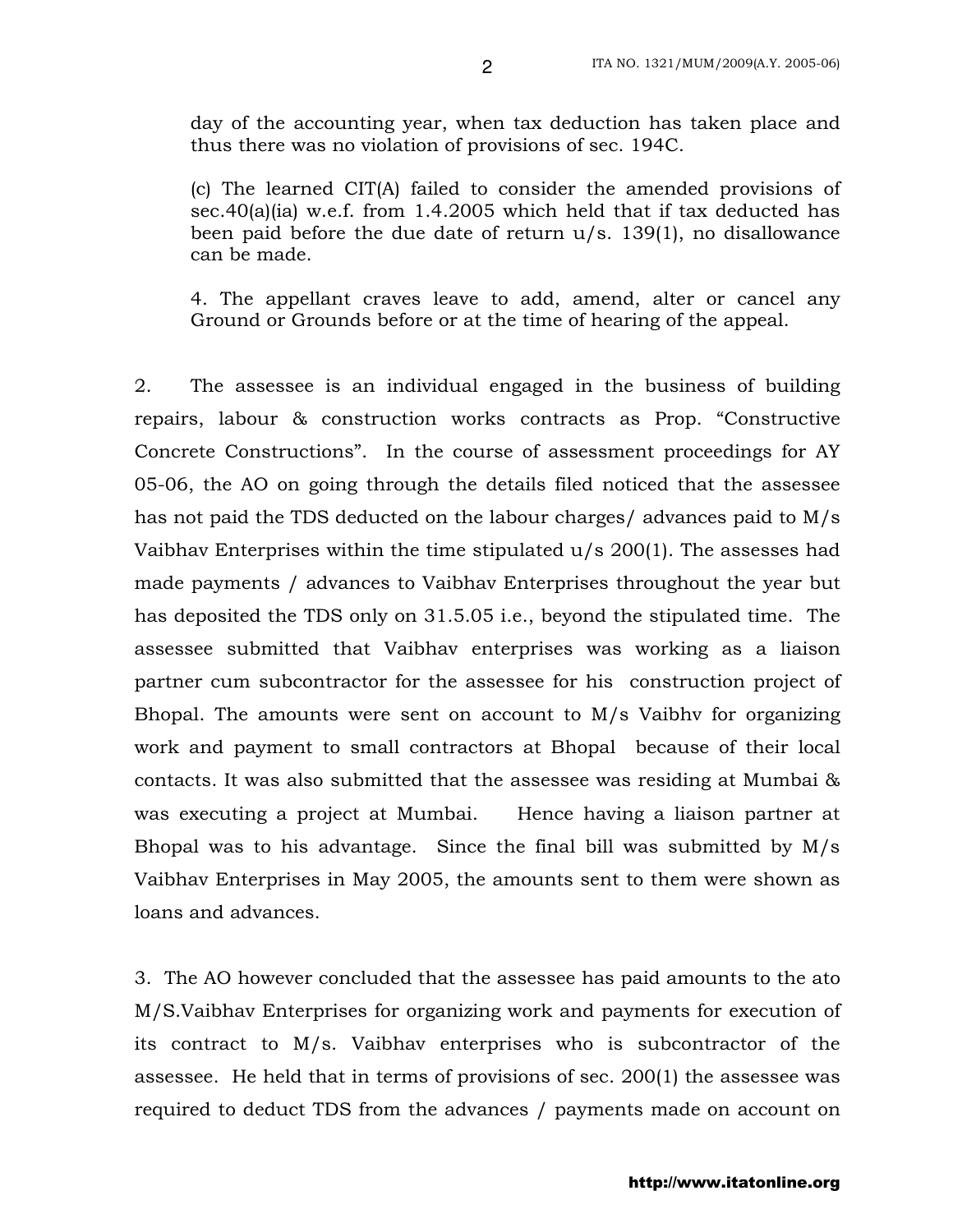the dates the payments were made. Since that was not, he held that in terms of provisions of sec. 40(a)(ia) the payments of Rs. 1,12,38,889/- paid to Vaibhav Enterprises (which though in the nature of sub-contractual payments / advances towards contract have been shown as loans and advances given by the assesse) were disallowed and added back to the assessee's total income.

4. Similarly in the case of labour charged paid / payable to M/s. Rapid Inexci Services P Ltd. of Rs.7,42,155/- which were shown as credited on 31/3/05, the AO noticed that the assessee has been making payments to the said company from Sept. 04 onwards upto Feb. 05 towards the labour charges and on 31//3/05 in fact there was a debit balance of Rs. 25,247/-. Hence though the labour charges have been paid during the year, the account has been credited only on 31/3/05. In terms of provisions of sec. 200(1) the assessee was required to deduct TDS from the advances / payments made on account on the dates the payments were made. The amounts were deposited to the credit of the Government only on 31.5.2005. However, this has not been done son. Hence in terms of provisions of sec.  $40(a)(ia)$  the advance payments of Rs. 7,42,155/- paid to Rapid Inexi P. Ltd. which though in the nature of sub-contractual payments / advances towards contract shown as loans and advances given by the assessee were disallowed and added back to the assessee's total income.

5. Similarly in respect of subcontractual payments to Vijay Yadav, Parshuram, Tejuali Shaik, the AO noticed that the assesee has made payments through out the year, but has credited the concerned persons only on 31/3/2005 and has deducted tax on 31/3/05 and deposited the same on 31/5/05. In terms of provisions of sec. 200(1) the assessee was required to deduct TDS from the advances / payments made on account on the dates the payments were made. However this has not been done so. Hence, in terms of provisions of sec. 40(a)(ia) the advance payments of Rs. 5,02,500/-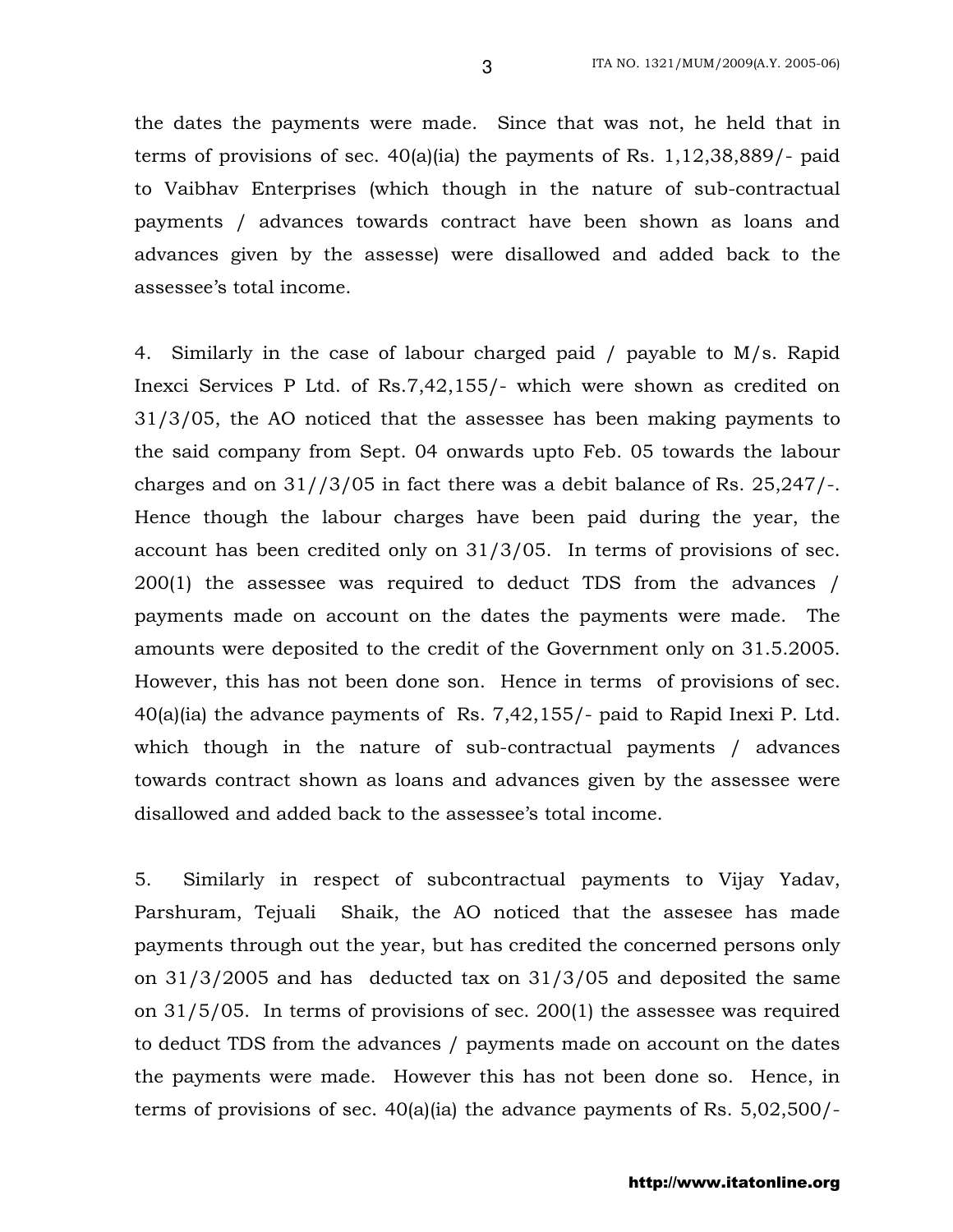paid to Vijay Yadav, Rs.6,89,000 paid to Parshuram Rs. 4,80,500 paid to Tejuli Shaikh Rs.2,50,000 paid to Khatri Rs. 2,37,000/- paid to Ganesh Singh, which though in the nature of sub-contractual payments / advances towards contract have been shown as loans and advances given by the assessee were disallowed and added back to the assessee's total income.

6. Accordingly total disallowance out of the sub-contractual payments in terms of provisions of sec. 40(a)(ia) was Rs. 1,41,40,044/- (Rs. 1,12,38,889/-  $+ 7,42,155 + 5,02,500 + 6,89,000 + 4,80,500 + 2,50,000 + 2,37,000$ 

7. On appeal by the Assessee against the aforesaid disallowances, the CIT(A) confirmed the order of the AO, giving raise to the present appeal by the Assessee before the Tribunal.

8. We have heard the rival submissions. The legislative history of the provisions of Sec.40(a)9ia) of the Act have to be first seen. Section 40 has certain clauses providing for the amounts which are not deductible. Subclause (ia) of clause (a) of section 40 was inserted by the Finance (No.2) Act, 2004 with effect from 1st April, 2005 reading as under:-

"40. Notwithstanding anything to the contrary in sections 30 to 38, the following amounts shall not be deducted in computed the income chargeable under the head `Profits and gains of business or profession'—.

…..

(ia) any interest, commission or brokerage, fees for professional services or fees for technical services payable to a resident, or amounts payable to a contractor or sub-contractor, being resident, for carrying out any work (including supply of labour for carrying out any work), on or, after deduction, has not been paid during the previous year, or in the subsequent year before the expiry of the time prescribed under sub-section (1) of section 200 :

Provided that where in respect of any such sum, tax has been deducted in any subsequent year or, has been deducted in the previous year but paid in any subsequent year after the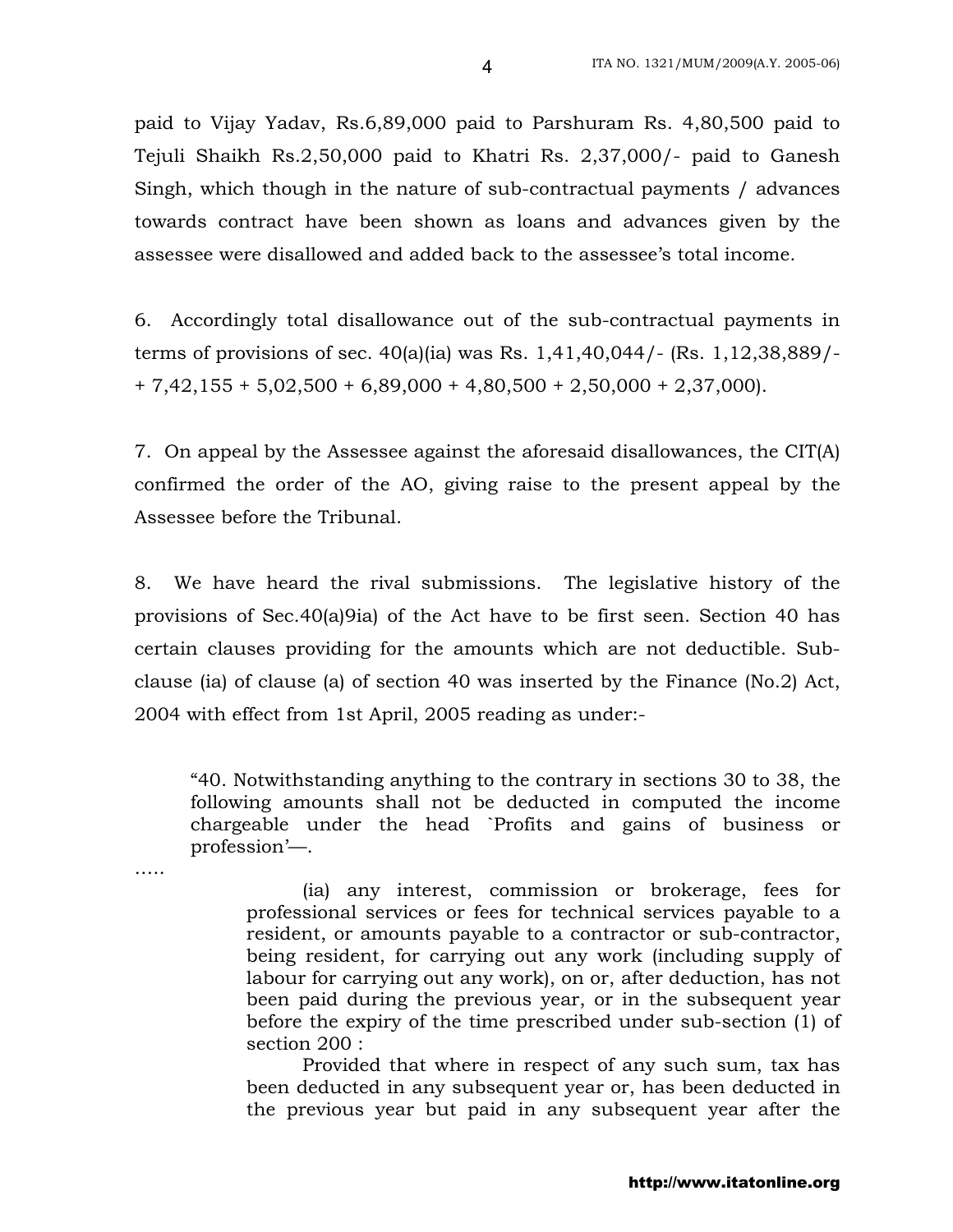expiry of the time prescribed under sub-section (1) of section 200, such sum shall be allowed as a deduction in computing the income of the previous year in which such tax has been paid.

Explanation. – For the purposes of this sub-clause, -

(i)"commission or brokerage" shall have the same meaning as in clause (i) of the Explanation to section 194H;

(ii)"fees for technical services" shall have the same meaning as in Explanation 2 to clause (vii) of sub-section (1) of section 9;

(iii)"professional services" shall have the same meaning as in clause (a) of the Explanation to section 194J;

(iv)"work" shall have the same meaning as in Explanation III to section 194C; "

9. The Memorandum explaining the provisions in the Finance Bill explained

the rationale of the insertion of the new provision in following words :-

"With a view to augment compliance of TDS provisions, it is proposed to extend the provisions of section 40(a)(i) to payments of interest, commission or brokerage, fees for professional services or fees for technical services to residents, and payments to a resident contractor or sub-contractor for carrying out any work (including supply of labour for carrying out any work), on which tax has not been deducted or after deduction, has not been paid before the expiry of the time prescribed under sub-section (1) of section 200 and in accordance with the other provisions of Chapter XVII-B. It is also proposed to provide that where in respect of payment of any sum, tax has been deducted under Chapter XVII-B or paid in any subsequent year, the sum of payment shall be allowed in computing the income of the previous year in which such tax has been paid.

The proposed amendment will take effect from 1st day of April, 2005 and will, accordingly, apply in relation to the assessment year 2005- 2006 and subsequent years. [Clause 11]"

10. Thereafter the Finance Act, 2008 made amendment to clause (a) in subclause (ia) in section 40 with retrospective effect from 1st April, 2005. The section as amended by the Finance Act, 2008 read as under:-

"(ia) any interest, commission or brokerage, rent, royalty, fees for professional services or fees for technical services payable to a resident, or amounts payable to a contractor or sub-contractor, being resident, for carrying out any work (including supply of labour for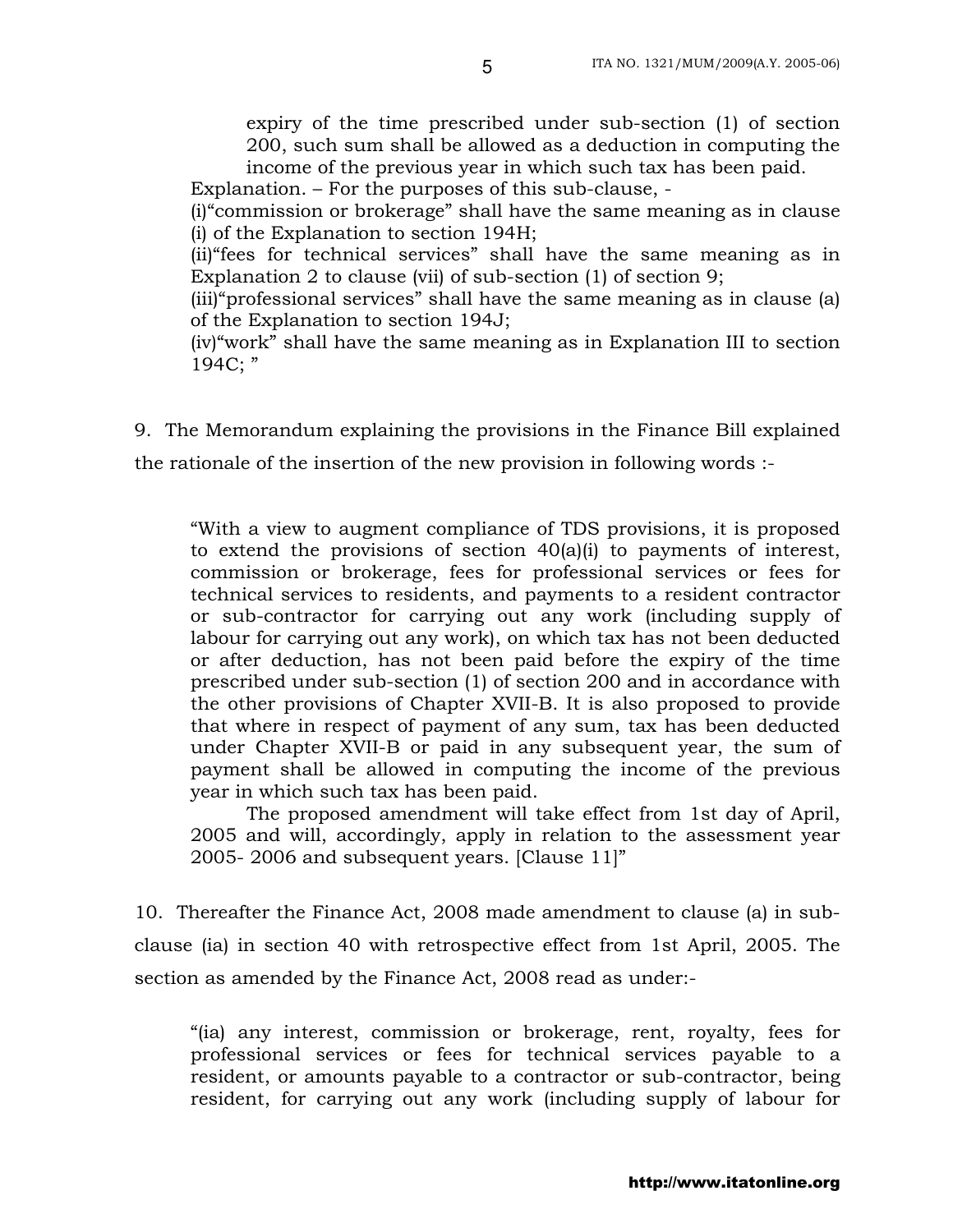carrying out any work), on which tax is deductible at source under Chapter XVII-B and such tax has not been paid,-

(A) in a case where the tax was deductible and was so deducted during the last month of the previous year, on or before the due date specified in sub-section (1) of section 139 ; or

(B) in any other case, on or before the last day of the previous year.

Provided that where in respect of any such sum, tax has been deducted in any subsequent year, or has been deducted-

(A) during the last month of the previous year but paid after the said due date ; or

(B) during any other month of the previous year but paid after the end of the said previous year, such sum shall be allowed as a deduction in computing the income of the previous year in which such tax has been paid." ;

11. The Finance Act, 2008 brought out amendment to section 40(a)(ia) w.r.e.f. 1.4.2005 by relaxing earlier position to some extent. It made two categories of defaults causing disallowance on the basis of the period of the previous year in which tax was deductible. The first category of disallowances included the cases in which tax was deductible and was so deducted during the last month of the previous year but there was failure to pay such tax on or before the due date specified in sub-section (1) of section 139 of the Act. In other words, if any amount on which tax was deductible during last month of the previous year, that is March 2005, but was paid before 31st October, 2005, being the due date u/s 139(1), the deductibility of the amount was kept intact. The second category included cases other than those given in category first. To put it simply, if tax was deductible and was so deducted during the first eleven months of the previous year, that is, up to February, 2005, the disallowance was to be made if the assessee failed to pay it before 31st March, 2005.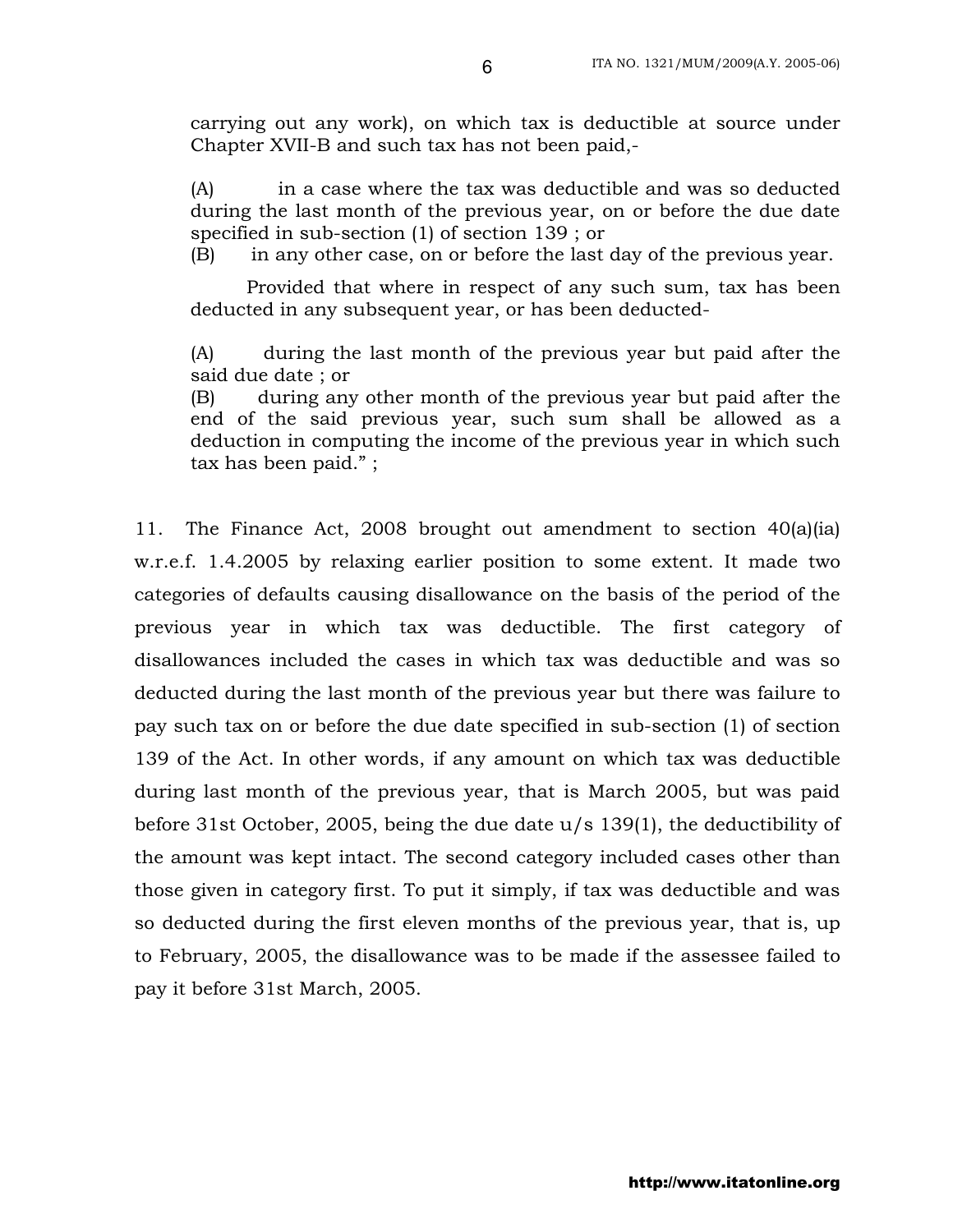12. Then came the amendment to section 40(a)(ia) by the Finance Act, 2010 with retrospective effect from 1st April, 2010. The provision so amended, now reads as under :-

"(ia) any interest, commission or brokerage, rent, royalty, fees for professional services or fees for technical services payable to a resident, or amounts payable to a contractor or sub-contractor, being resident, for carrying out any work (including supply of labour for carrying out any work), on which tax is deductible at source under Chapter XVII-B and such tax has not been deducted or; after deduction, has not been paid on or before the due date specified in sub-section (1) of section 139

Provided that where in respect of any such sum, tax has been deducted in any subsequent year, or has been deducted during the previous year but paid after the due date specified in sub-section (1) of section 139, such sum shall be allowed as a deduction in computing the income of the previous year in which such tax has been paid."

13. From the above provision as amended by the Finance Act, 2010 with retrospective effect from 1st April, 2010 it can be seen that the only difference which this amendment has made is dispensing with the earlier two categories of defaults as per the Finance Act, 2008, as discussed in the earlier para, causing disallowance on the basis of the period of the previous year during which tax was deductible. The first category of disallowances included the cases in which tax was deductible and was so deducted during the last month of the previous year but there was failure to pay such tax on or before the due date specified in sub-section (1) of section 139. The Finance Act, 2010 has not tinkered with this position. The second category of the Finance Act, 2008 which required the deposit of tax before the close of the previous year in case of deduction during the first eleven months, as a pre-condition for the grant of deduction in the year of incurring expenditure, has been altered. The hitherto requirement of the assessee deducting tax at source during the first eleven months of the previous year and paying it before the close of the previous year up to 3 1st March of the previous year as a requirement for grant of deduction in the year of incurring such expenditure, has been eased to extend such time for payment of tax up to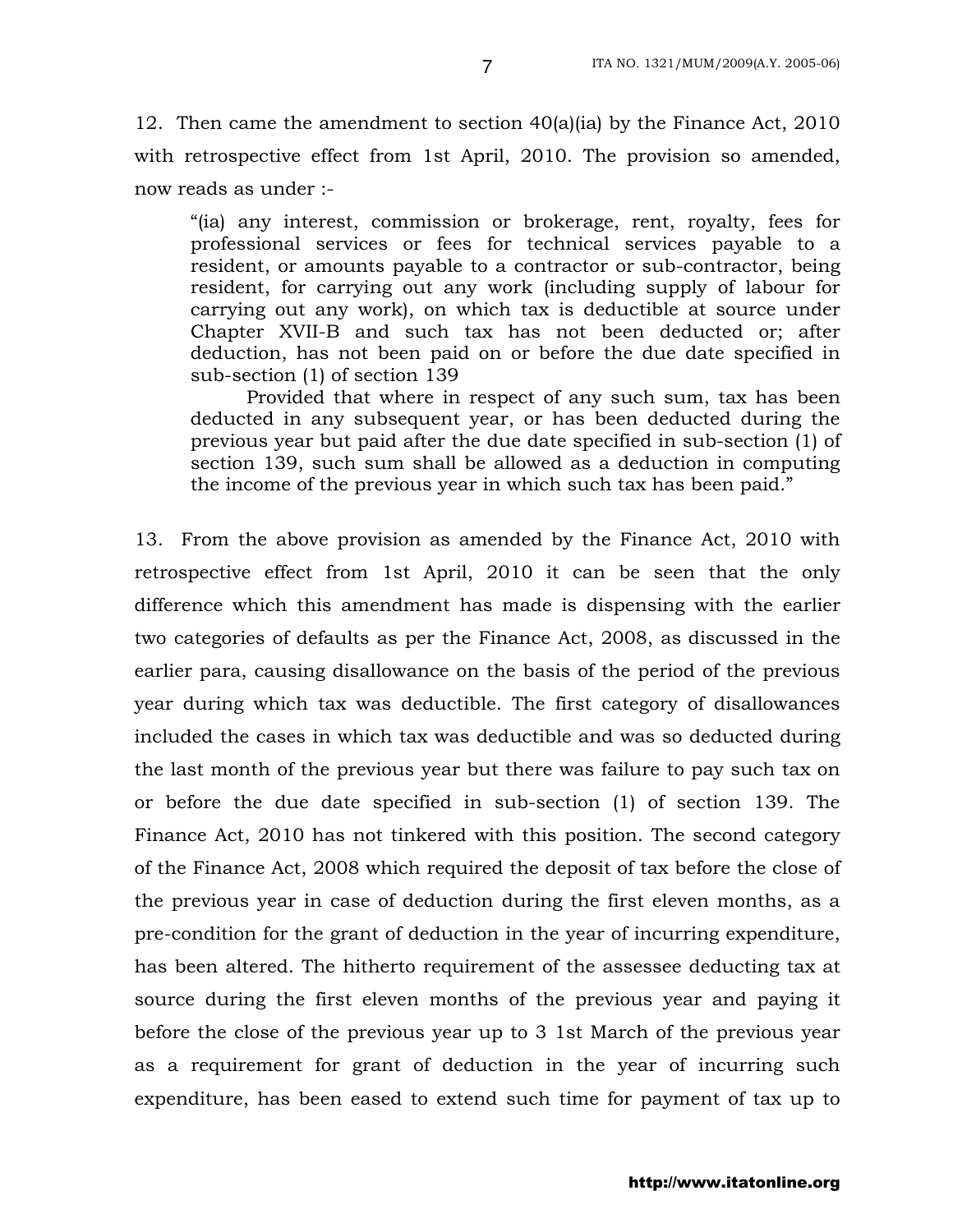due date u/s 139(1) of the Act. As per the new amendment, the disallowance will be made if after deducting tax at source, the assessee fails to pay the amount of tax on or before the due date specified in sub-section (1) of section 139 of the Act. The effect of this amendment is that now the assessee deducting tax either in the last month of the previous year or first eleven months of the previous year shall be entitled to deduction of the expenditure in the year of incurring it, if the tax so deducted at source is paid on or before the due date u/s 139(1). This is the only difference which has been made by the Finance Act, 2010.

14. The question as to whether the Amendment by the Finance Act, 2010 as aforesaid is prospective or retrospective from 1.4.2005 came up for consideration before the Mumbai Special Bench ITAT in the case of Bharati Shipyard Ltd. Before the Special Bench it was argued that the amendment was made with a view to remove the unnecessary hardship caused to the assessee by the earlier provision. The Special Bench by its order dated 9.9.2011 however held that the amendment carried out by the Finance Act, 2010 with retrospective effect from assessment year 2010- 2011 cannot be held to be retrospective from assessment year 2005-2006. The Special Bench held that the amendment brought out by the Finance Act, 2010 to section 40(a)(ia) w.e.f. 01.04.2010, is not remedial and curative in nature.

15. Prior to the decision of the Special Bench, identical issue had come up for consideration before the ITAT Kolkata Bench in the case of Virgin Creations Vs. ITO, Ward 32(4), Kolkata ITA No. 267/Kol/2009 for AY 05-06 The issue that arose for consideration was disallowance of expenses u/s.40(a)(ia)claimed as deduction while computing income from business being embroidery charges, dyeing charges, interest on loan and freight charges without deducting tax at source. The Embroidery charges were paid between 22nd may, 2004 to 30.11.2004. Tax had been deducted at source but were paid to the Government only on 28.10.2005 and not within the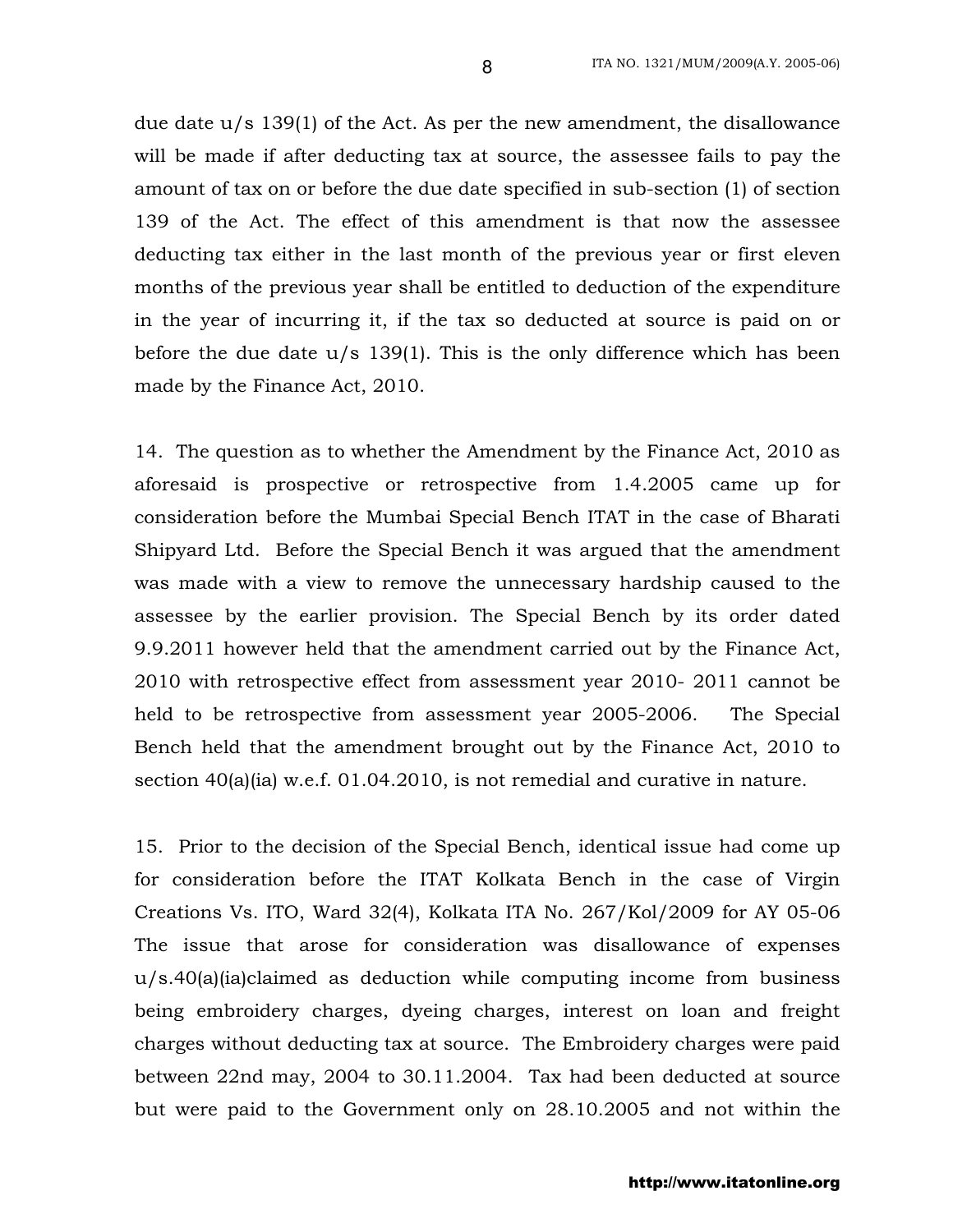time contemplated by Section 200(1) of the Act. The dyeing charges were paid between 5.4.2004 to 20.8.2004. Tax was deducted at source but was paid to the Government only on 28.10.2005. Freight outward charges were paid without deduction of tax at source. Interest on loans were credited to the creditors account on 31.3.2005 to the extent they were paid after the due date for filing return of income u/s.139(1) of the Act, the disallowance was made  $u/s.40(a)(ia)$  of the Act. Before the Tribunal, the Assessee contented that the amendment by the Finance Act, 2010 with retrospective effect from 1st April, 2010 whereby amount of tax deducted at the time of making payment in respect of expenditure referred to in Sec.40(a)(ia) of the Act, if paid to the Government on or before the due date for filing the return of income due date u/s 139(1) of the Act should be allowed as a deduction. In other words it was argued that the amendment by the Finance Act, 2010 to the provisions of Sec.40(a)(ia) has to be held to be retrospective w.e.f. 1-4- 2005. The ITAT Kolkata Bench by its order dated 15.12.2010, held as follows:

"8. After hearing the rival submissions and on careful perusal of the materials available on record, keeping in view of the fact that though the Ld.D.R. submitted that the decisions of the Coordinate Benches are not binding and the Kolkata benches may take a different view, since Mumbai Bench after analyzing the provisions of Sec.40(a)9ia) since its inception and various amendments made to the same including the suggestion made by the Industry in the form of representation in their pre-budget memorandum to the Hon'ble Finance Minister and by applying the decision of the Hon'ble Apex Court in the case of Alom Extrusions Ltd., has observed that "The provisions of Section 40(a)(ia) as stood prior to the amendments made by the Finance Act 2010 thus were resulting into unintended consequences and causing grave and genuine hardships to the assesses who had substantially complied with the relevant TDS provisions by deducting the taxes at source and by paying the same to the credit of the Government before the due date of filing of their returns u/s.139(1). In order to remedy this position and to remove the hardships which was being caused to the assessee belonging to such category, amendments have been made in the provisions of Section 40(a)(ia) by the Finance Act, 2010. The said amendments, in our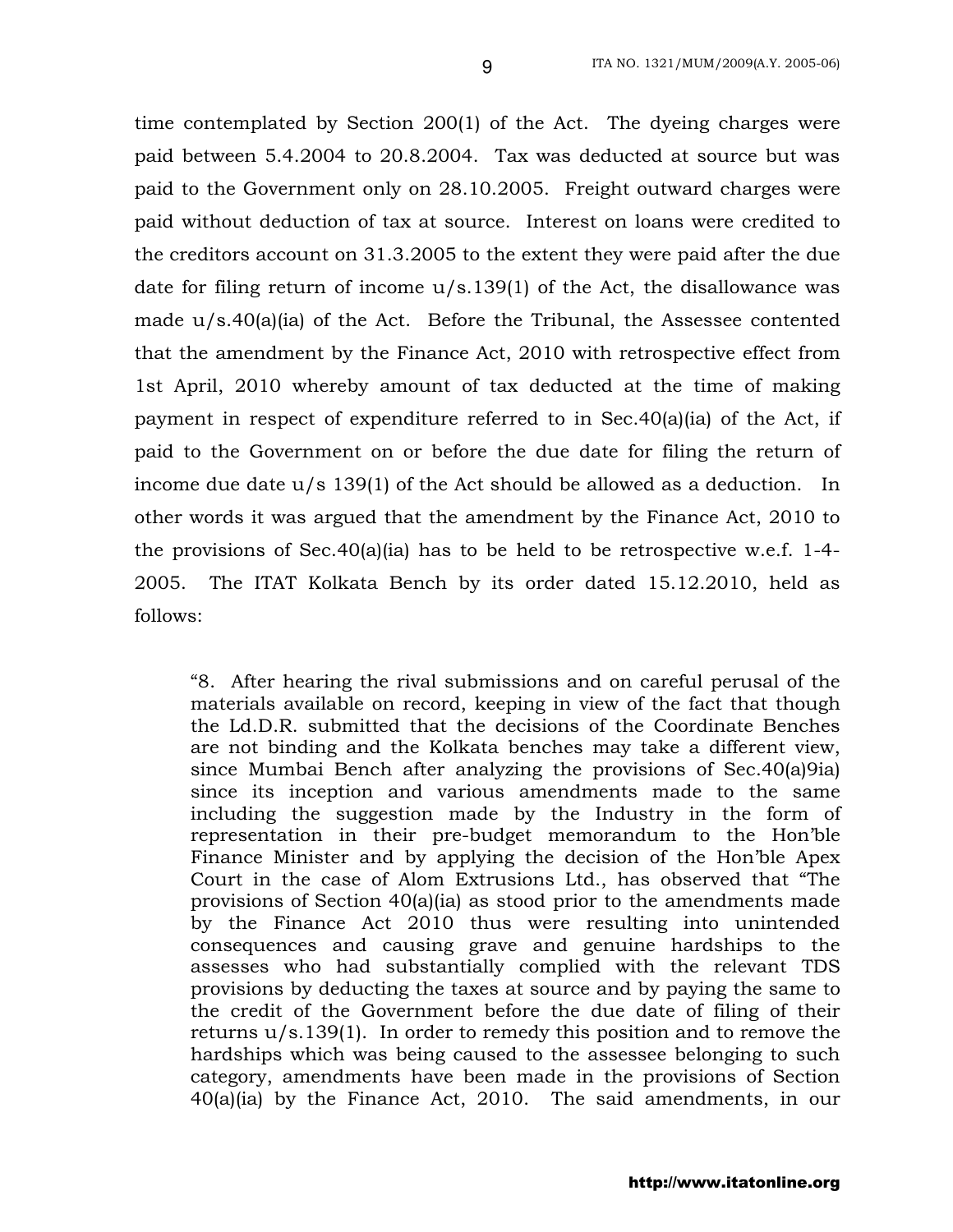opinion, thus are clearly remedial/curative in nature as held by the Hon'ble Supreme Court in the case of Allied Motors Pvt.Ltd. (supra) and Mom Extrusions Ltd. (supra) and the same therefore would apply retrospectively w.e.f. 1st April, 2005. In the case of R.B.Jodha Mal Kuthiala 82 ITR 570, it was held by the Hon'ble Supreme Court that a proviso which is inserted to remedy unintended consequences and to make the provision workable, requires to be treated as retrospective in operation so that a reasonable interpretation can be given to the section as a whole. In the present case, the amount of tax deducted at source from the freight charges during the period 01/04/2005 to 28/02/2006 was paid by the Assessee in the month of July and August 2006 i.e., well before the due date of filing of its return of income for the year under consideration. This being the undisputed position, we hold that the disallowance made by the A.O. and confirmed by the learned CIT(A) on account of freight charges by invoking the provisions of Section 40(a)(ia) is not sustainable as per the amendments made in the said provisions by the Finance Act, 2010 which, being remedial/curative in nature, have retrospective application", we find no reason to deviate from the decisions of the ITAT's Mumbai Bench and Ahmedabad Bench, in the absence of a contrary view, except the other benches decisions or any other High Court. Therefore, respectfully following the decision of the Coordinate Benches (supra), we allow the ground nos. I to 3 of the assessee's appeal.

16. As against the aforesaid decision the Revenue preferred appeal before the Hon'ble Calcutta High Court. The Hon'ble Calcutta High Court in ITA No. 302 of 2011 GA 3200/2011 decided on 23.11.2011, held as follows:

"We have heard Mr. Nizamuddin and gone through the impugned judgment and order. We have also examined the point formulated for which the present appeal is sought to be admitted. It is argued by Mr. Nizamuddin that this court needs to take decision as to whether section 40(A)(ia) is having retrospective operation or not.

The learned Tribunal on fact found that the assessee had deducted tax at source from the paid charges between the period April 1, 2005 and April 28, 2006 and the same were paid by the assessee in July and August 2006, i.e. well before the due date of filing of the return of income for the year under consideration. This factual position was undisputed. Moreover, the Supreme Court, as has been recorded by the learned Tribunal, in the case of Allied Motors Pvt. Ltd. and also in the case of Alom Extrusions Ltd., has already decided that the aforesaid provision has retrospective application. Again, in the case reported in 82 ITR 570, the Supreme Court held that the provision, which has inserted the remedy to make the provision workable,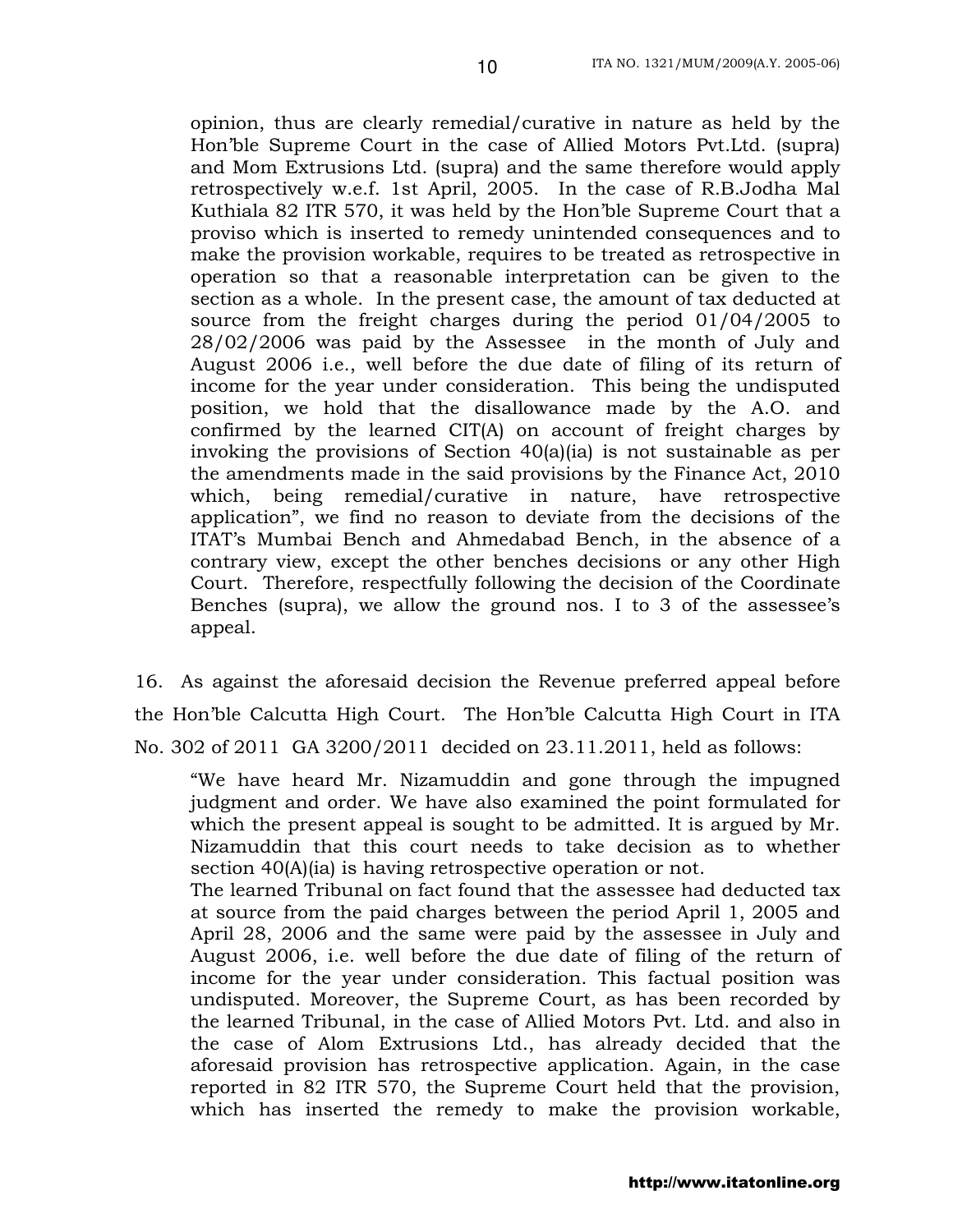requires to be treated with retrospective operation so that reasonable deduction can be given to the section as well. In view of the authoritative pronouncement of the Supreme Court, this court cannot decide otherwise. Hence we dismiss the appeal without any order as to costs."

17. It can be seen from the above decision of the Hon'ble Calcutta High Court that Amendment to the provisions of Sec.40(a)(ia) of the Act, by the Finance Act, 2010 as aforesaid was held to be retrospective from 1.4.2005. If the amendment is considered as retrospective from 1.4.2005, the effect will be that payments of TDS to the credit of the Government on or before the last date for filing return of income u/s.139(1) of the Act for the relevant AY have to be allowed as deduction. Admittedly in the case of the Assessee payments were so made before the said due date and in terms of the decision of the Hon'ble Calcutta High Court no disallowance could be made by the AO  $u/s.$  40(a)(ia) of the Act.

18. The question now is as to whether to follow the decision of the Hon'ble Special bench which has taken the view that Amendment by the Finance Act,  $2010$  to the provisions of Sec.40(a)(ia) of the Act is prospective and not retrospective from 1.4.2005 or the decision of the Hon'ble Calcutta High Court taking a contrary view. On the above question, the learned counsel for the Assessee brought to our notice the decision of the ITAT Delhi in the case of Tej International (P) Ltd. v. Dy. CIT (2000) 69 TTJ (Del) 650, wherein it was held that in the hierarchical judicial system that we have in India, the wisdom of the court below has to yield to the higher wisdom of the Court above, and therefore, once an authority higher than this Tribunal has expressed its esteemed views on a an issue, normally, the decision of the higher judicial authority is to be followed. The Bench has further held that the fact that the judgment of the higher judicial forum is from a nonjurisdictional High court does not really alter this position, as laid down by the Hon'ble Bombay High Court in the case of CIT v. Godavaridevi Saraf 113 ITR 589(Bom).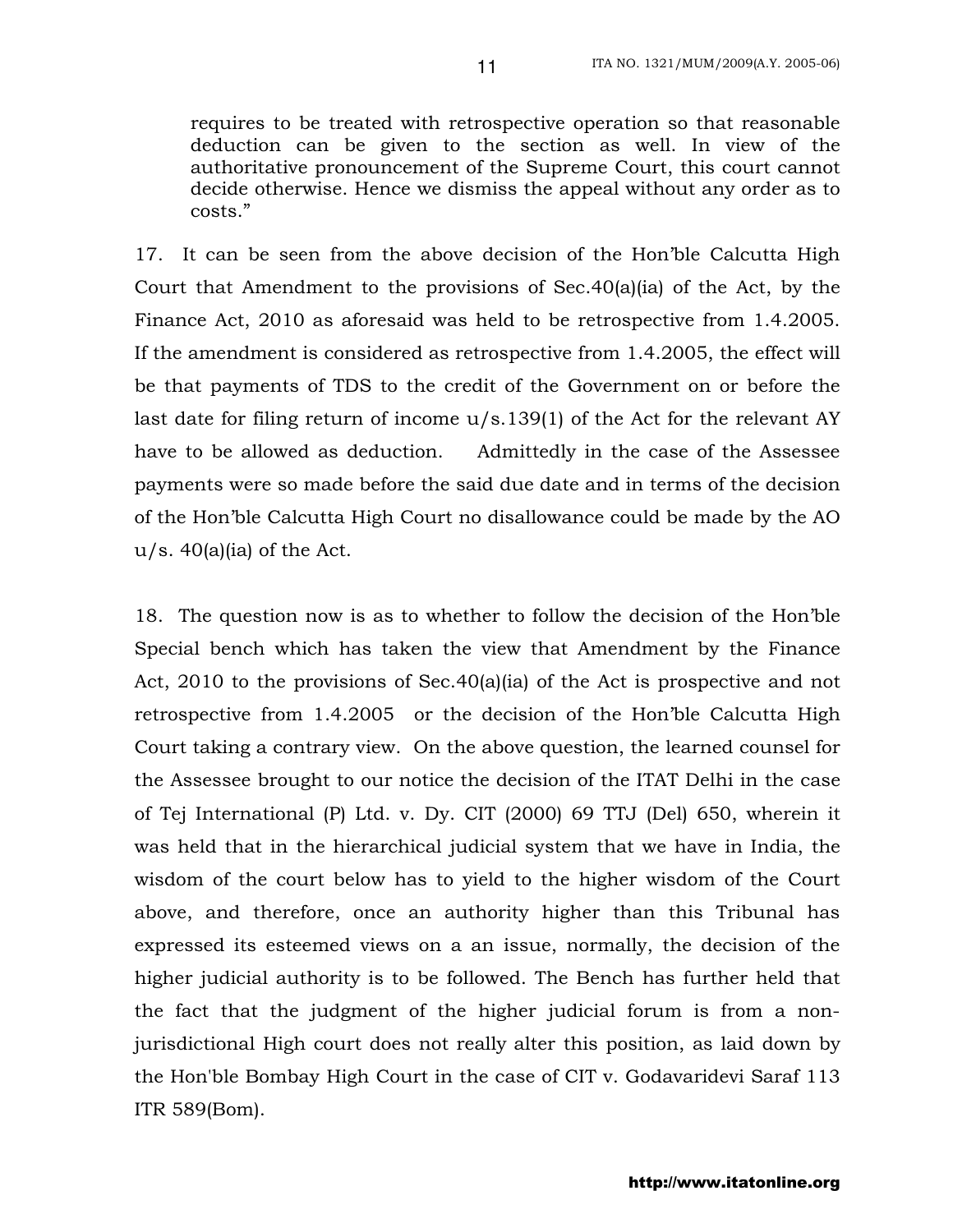19. In view of the above, we hold following the decision of the Hon'ble Calcutta High Court that Amendment to the provisions of Sec.40(a)(ia) of the Act, by the Finance Act, 2010 is retrospective from 1.4.2005. Consequently, any payment of tax deducted at source during previous years relevant to and from AY 05-06 can be made to the Government on or before the due date for filing return of income  $u/s.139(1)$  of the Act. If payments are made as aforesaid, then no deduction u/s.40(a)(ia) of the Act can be made. Admittedly in the present case the Assessee had deposited the tax deducted at source on or before the due date for filing return of income u/s.139(1) of the Act and therefore the impugned disallowance deserves to be deleted. We order accordingly and allow the appeal by the Assessee.

20. In the result, the appeal by the Assessee is allowed.

Order pronounced in the open court on the 11th day of April 2012

 $Sd$ - $Sd$ -(N.K.BILLAIYA ) (N.V.VASUDEVAN) ACCOUNTANT MEMBER JUDICIAL MEMBER Mumbai, Dated 11th April 2012 Copy to: 1. The Appellant 2. The Respondent 3. The CIT City –concerned 4. The CIT(A)- concerned 5. The D.R"A" Bench.

(True copy) By Order

Asst. Registrar, ITAT, Mumbai Benches

MUMBAI.

Vm.